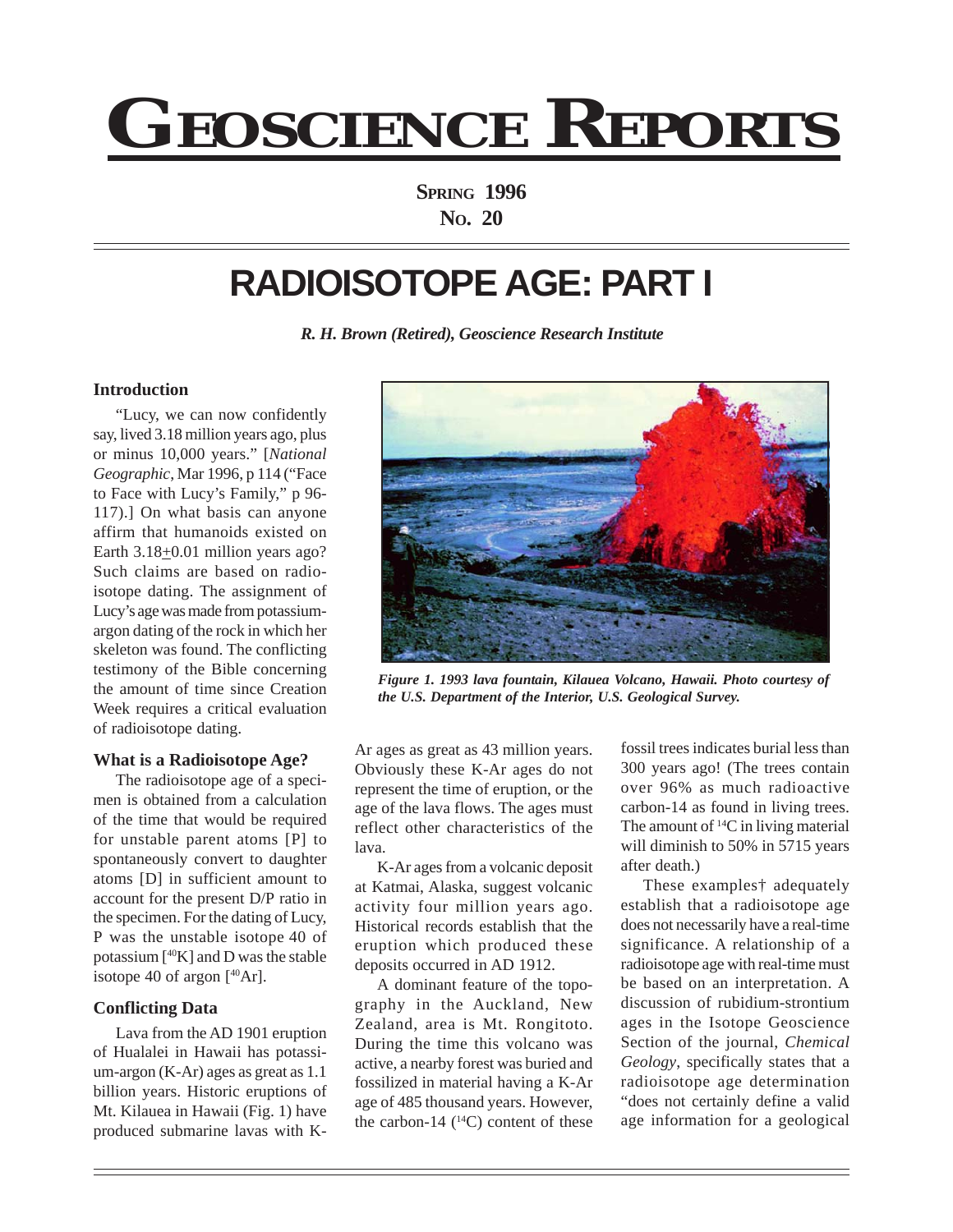system" [Y.-F. Zheng, 1989, "Influences of the nature of the initial Rb-Sr system on isochron validity", *Chemical Geology* (Isotope Geoscience Section), 80:1-16]. Any interpretation will reflect the interpreters presuppositions (bias).

## **One Explanation**

From a biblical perspective, radioisotope mineral ages associated with fossils are characteristics of the minerals in which the organic material was buried, and provide no information concerning the time of burial. The dates of human interment in cemeteries are determined from the historic information on the grave markers, not from radioisotope age data for the headstones, rock, and soil associated with the burial sites. Similarly, there is a reasonable and scientifically sound basis for estimating fossil ages on the basis of the chronological data in the Bible, rather than on the radioisotope ages of the minerals and rock layers now associated with these fossils.

# **History of the Radioisotopebased Geologic Time Scale**

Before the discovery of radioactivity in the late nineteenth century, a geological time scale had been developed on the basis of estimates for the rates of geo-

logical processes such as erosion and sedimentation, with the assumption that these rates had been essentially uniform throughout all time. Early twentiethcentury determinations of rock age from the ratio of daughter to radioactive parent were rejected by geologists on the basis of being unacceptably old (large). By 1925 increased confidence in radioisotope dating techniques and the demands of evolution theory for vast amounts of time led to the

establishment of an expanded geological time scale. With the K-Ar dating techniques developed after World War II, this time scale was refined to the standard Geologic Time Scale adopted in 1964.

The construction of this time scale was based on about 380 radioisotope ages that were selected because of their agreement with the presumed fossil and geological sequences found in the rocks. Radioisotope ages that did not meet these requirements were rejected on the basis of presumed chemical and/or physical modification that made the "ages" unreliable indicators of real time. About 85% of the selections were K-Ar dates, 8% rubidiumstrontium dates, and 4% uraniumlead dates. [See Chapter 8, *The Earth's Age and Geochronology*, D. York and R.M. Farquhar, Pergamon Press, 1972.] The crucial determinors are volcanic (extrusive igneous) rocks that are interbedded with sediments, and intrusive igneous rocks that penetrate sediments — igneous rock that is particularly suited to K-Ar dating.

## **Processes Affecting K-Ar Ages**

Since the geologic time scale (Table 1) is largely based on K-Ar ages for selected samples of igneous



material, consideration must be given to the possibility that any K-Ar age may merely reflect a characteristic of the material, rather than indicate real time. The examples of anomalous K-Ar ages previously cited in this article strongly support this possibility and justify further examination of those characteristics, and of the processes affecting K-Ar ages.

K-Ar ages for successive flows or ash deposits on the flanks of volcanoes generally increase (as expected) with reverse order of flow, i.e., with depth, even when the real time lapse between eruptions is not equal to the K-Ar age difference. This feature has been identified as indicative of two factors: zonation in the supporting magma (molten rock) chamber, and progressive heating of the magma conduit.

Since argon is an inert gas, it is readily understandable that the argon concentration may increase from the lower to the upper portions of a magma chamber within Earth's crust. In a series of eruptions to the surface, or intrusions below the surface, the argon concentration may decrease progressively. Since K-Ar age is proportional to the ratio of  $\lceil$  daughter $\rceil$  <sup>40</sup>Ar to  $\lceil$  parent $\rceil$  <sup>40</sup>K, successive eruptions or intrusions

may have decreasing K-Ar ages, none of which specifies the real time at which the event occurred.

As magma forces passage through surface rock, the passage conduit is heated, with corresponding cooling of the magma; and some magma is diluted by melting of the conduit walls. Consequently, in a volcanic event or closely-spaced sequence of events, the ejecta is progressively hotter. The higher the eruption temperature, the more dissolved argon will escape as the ejecta cools, and the lower